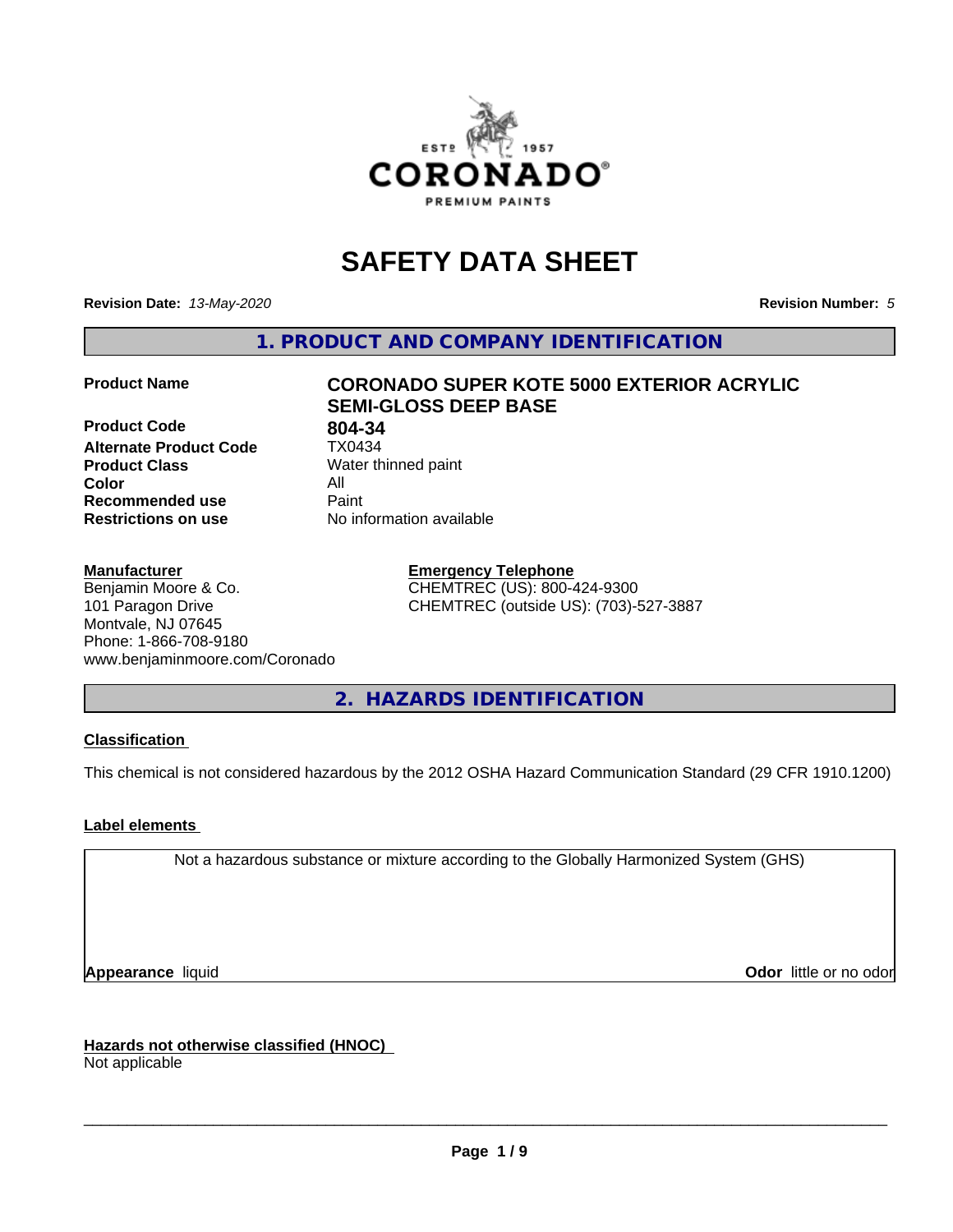#### **Other information**

No information available

#### **3. COMPOSITION INFORMATION ON COMPONENTS**

\_\_\_\_\_\_\_\_\_\_\_\_\_\_\_\_\_\_\_\_\_\_\_\_\_\_\_\_\_\_\_\_\_\_\_\_\_\_\_\_\_\_\_\_\_\_\_\_\_\_\_\_\_\_\_\_\_\_\_\_\_\_\_\_\_\_\_\_\_\_\_\_\_\_\_\_\_\_\_\_\_\_\_\_\_\_\_\_\_\_\_\_\_

| Chemical name                   | <b>CAS No.</b> | Weight-%    |
|---------------------------------|----------------|-------------|
| Titanium dioxide                | 13463-67-7     | $5 - 10$    |
| Kaolin                          | 1332-58-7      | - 5         |
| Propylene glycol                | 57-55-6        | - 5         |
| Sodium C14-C16 olefin sulfonate | 68439-57-6     | $0.1 - 0.5$ |

|                                                  | 4. FIRST AID MEASURES                                                                                    |
|--------------------------------------------------|----------------------------------------------------------------------------------------------------------|
| <b>General Advice</b>                            | No hazards which require special first aid measures.                                                     |
| <b>Eye Contact</b>                               | Rinse thoroughly with plenty of water for at least 15 minutes and consult a<br>physician.                |
| <b>Skin Contact</b>                              | Wash off immediately with soap and plenty of water while removing all<br>contaminated clothes and shoes. |
| <b>Inhalation</b>                                | Move to fresh air. If symptoms persist, call a physician.                                                |
| Ingestion                                        | Clean mouth with water and afterwards drink plenty of water. Consult a physician<br>if necessary.        |
| <b>Most Important</b><br><b>Symptoms/Effects</b> | None known.                                                                                              |
| <b>Notes To Physician</b>                        | Treat symptomatically.                                                                                   |

**5. FIRE-FIGHTING MEASURES**

| <b>Suitable Extinguishing Media</b>                             | Use extinguishing measures that are appropriate to local<br>circumstances and the surrounding environment.                                   |
|-----------------------------------------------------------------|----------------------------------------------------------------------------------------------------------------------------------------------|
| Protective equipment and precautions for firefighters           | As in any fire, wear self-contained breathing apparatus<br>pressure-demand, MSHA/NIOSH (approved or equivalent)<br>and full protective gear. |
| <b>Specific Hazards Arising From The Chemical</b>               | Closed containers may rupture if exposed to fire or<br>extreme heat.                                                                         |
| Sensitivity to mechanical impact                                | No.                                                                                                                                          |
| Sensitivity to static discharge                                 | No.                                                                                                                                          |
| <b>Flash Point Data</b><br>Flash point (°F)<br>Flash Point (°C) | Not applicable<br>Not applicable                                                                                                             |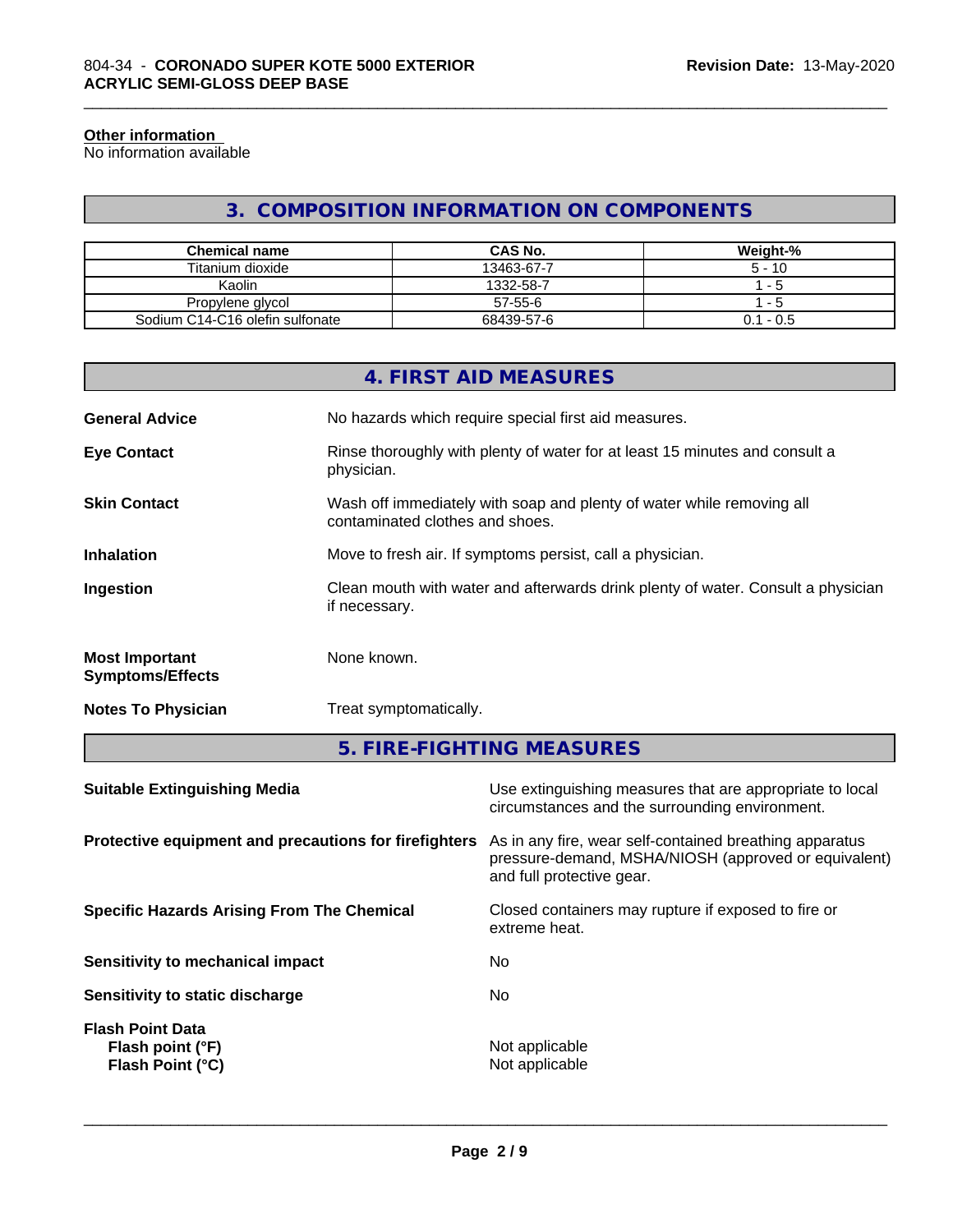| <b>NFPA</b>   | Health: 1                                                     | Flammability: 0 | Instability: 0                   | Special: Not Applicable |
|---------------|---------------------------------------------------------------|-----------------|----------------------------------|-------------------------|
|               | Lower flammability limit:<br><b>Upper flammability limit:</b> |                 | Not applicable<br>Not applicable |                         |
|               | <b>Flammability Limits In Air</b>                             |                 |                                  |                         |
| <b>Method</b> |                                                               |                 | Not applicable                   |                         |

- 0 Not Hazardous
- 1 Slightly
- 2 Moderate
- 3 High
- 4 Severe

*The ratings assigned are only suggested ratings, the contractor/employer has ultimate responsibilities for NFPA ratings where this system is used.*

*Additional information regarding the NFPA rating system is available from the National Fire Protection Agency (NFPA) at www.nfpa.org.*

#### **6. ACCIDENTAL RELEASE MEASURES**

| <b>Personal Precautions</b>      | Avoid contact with skin, eyes and clothing. Ensure adequate ventilation.                                                                                                         |
|----------------------------------|----------------------------------------------------------------------------------------------------------------------------------------------------------------------------------|
| <b>Other Information</b>         | Prevent further leakage or spillage if safe to do so.                                                                                                                            |
| <b>Environmental precautions</b> | See Section 12 for additional Ecological Information.                                                                                                                            |
| <b>Methods for Cleaning Up</b>   | Soak up with inert absorbent material. Sweep up and shovel into suitable<br>containers for disposal.                                                                             |
|                                  | 7. HANDLING AND STORAGE                                                                                                                                                          |
| Handling                         | Avoid contact with skin, eyes and clothing. Avoid breathing vapors, spray mists or<br>sanding dust. In case of insufficient ventilation, wear suitable respiratory<br>equipment. |
| <b>Storage</b>                   | Keep container tightly closed. Keep out of the reach of children.                                                                                                                |
| <b>Incompatible Materials</b>    | No information available                                                                                                                                                         |
|                                  |                                                                                                                                                                                  |

### **8. EXPOSURE CONTROLS/PERSONAL PROTECTION**

#### **Exposure Limits**

| <b>Chemical name</b> | <b>ACGIH TLV</b>                                                                                                           | <b>OSHA PEL</b>                               |
|----------------------|----------------------------------------------------------------------------------------------------------------------------|-----------------------------------------------|
| Titanium dioxide     | TWA: $10 \text{ mg/m}^3$                                                                                                   | 15 mg/m $3$ - TWA                             |
| Kaolin               | TWA: $2 \text{ mg/m}^3$ particulate matter<br>containing no asbestos and <1%<br>crystalline silica, respirable particulate | 15 mg/m $3$ - TWA<br>$5 \text{ mg/m}^3$ - TWA |
|                      | matter                                                                                                                     |                                               |

#### **Legend**

ACGIH - American Conference of Governmental Industrial Hygienists Exposure Limits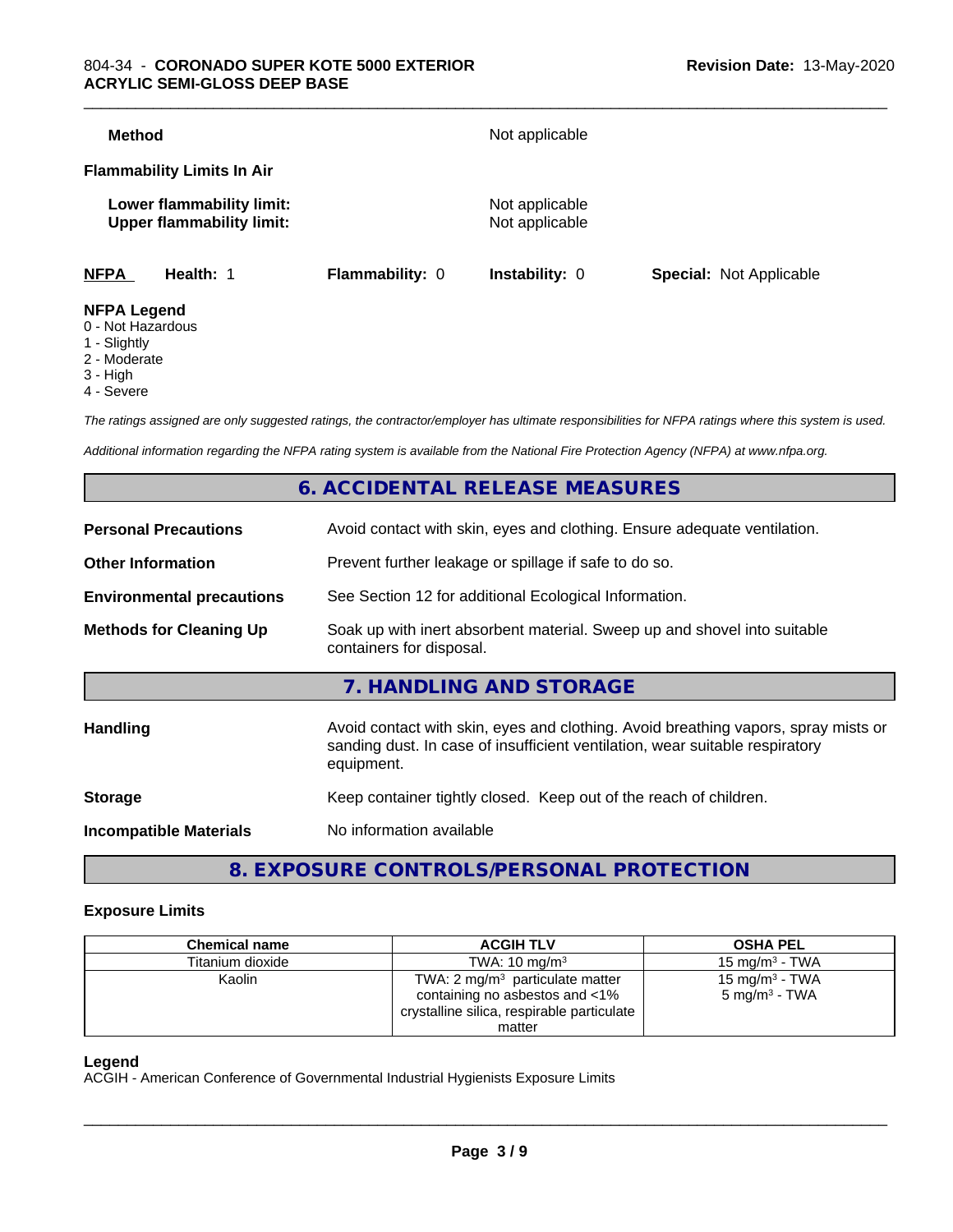OSHA - Occupational Safety & Health Administration Exposure Limits N/E - Not Established

| Ensure adequate ventilation, especially in confined areas.<br><b>Engineering Measures</b> |                                                                                                                                     |  |
|-------------------------------------------------------------------------------------------|-------------------------------------------------------------------------------------------------------------------------------------|--|
| <b>Personal Protective Equipment</b>                                                      |                                                                                                                                     |  |
| <b>Eye/Face Protection</b>                                                                | Safety glasses with side-shields.                                                                                                   |  |
| <b>Skin Protection</b>                                                                    | Protective gloves and impervious clothing.                                                                                          |  |
| <b>Respiratory Protection</b>                                                             | In case of insufficient ventilation wear suitable respiratory equipment.                                                            |  |
| <b>Hygiene Measures</b>                                                                   | Avoid contact with skin, eyes and clothing. Remove and wash contaminated<br>clothing before re-use. Wash thoroughly after handling. |  |

\_\_\_\_\_\_\_\_\_\_\_\_\_\_\_\_\_\_\_\_\_\_\_\_\_\_\_\_\_\_\_\_\_\_\_\_\_\_\_\_\_\_\_\_\_\_\_\_\_\_\_\_\_\_\_\_\_\_\_\_\_\_\_\_\_\_\_\_\_\_\_\_\_\_\_\_\_\_\_\_\_\_\_\_\_\_\_\_\_\_\_\_\_

#### **9. PHYSICAL AND CHEMICAL PROPERTIES**

| Appearance                           | liquid                   |
|--------------------------------------|--------------------------|
| Odor                                 | little or no odor        |
| <b>Odor Threshold</b>                | No information available |
| Density (Ibs/gal)                    | $9.3 - 9.4$              |
| <b>Specific Gravity</b>              | $1.11 - 1.13$            |
| pH                                   | No information available |
| <b>Viscosity (cps)</b>               | No information available |
| Solubility(ies)                      | No information available |
| <b>Water solubility</b>              | No information available |
| <b>Evaporation Rate</b>              | No information available |
| Vapor pressure                       | No information available |
| <b>Vapor density</b>                 | No information available |
| Wt. % Solids                         | $30 - 40$                |
| Vol. % Solids                        | $25 - 35$                |
| Wt. % Volatiles                      | $60 - 70$                |
| <b>Vol. % Volatiles</b>              | $65 - 75$                |
| <b>VOC Regulatory Limit (g/L)</b>    | < 100                    |
| <b>Boiling Point (°F)</b>            | 212                      |
| <b>Boiling Point (°C)</b>            | 100                      |
| Freezing point (°F)                  | 32                       |
| <b>Freezing Point (°C)</b>           | $\Omega$                 |
| Flash point (°F)                     | Not applicable           |
| Flash Point (°C)                     | Not applicable           |
| <b>Method</b>                        | Not applicable           |
| <b>Flammability (solid, gas)</b>     | Not applicable           |
| <b>Upper flammability limit:</b>     | Not applicable           |
| Lower flammability limit:            | Not applicable           |
| <b>Autoignition Temperature (°F)</b> | No information available |
| <b>Autoignition Temperature (°C)</b> | No information available |
| Decomposition Temperature (°F)       | No information available |
| Decomposition Temperature (°C)       | No information available |
| <b>Partition coefficient</b>         | No information available |

## **10. STABILITY AND REACTIVITY**

**Reactivity Not Applicable** Not Applicable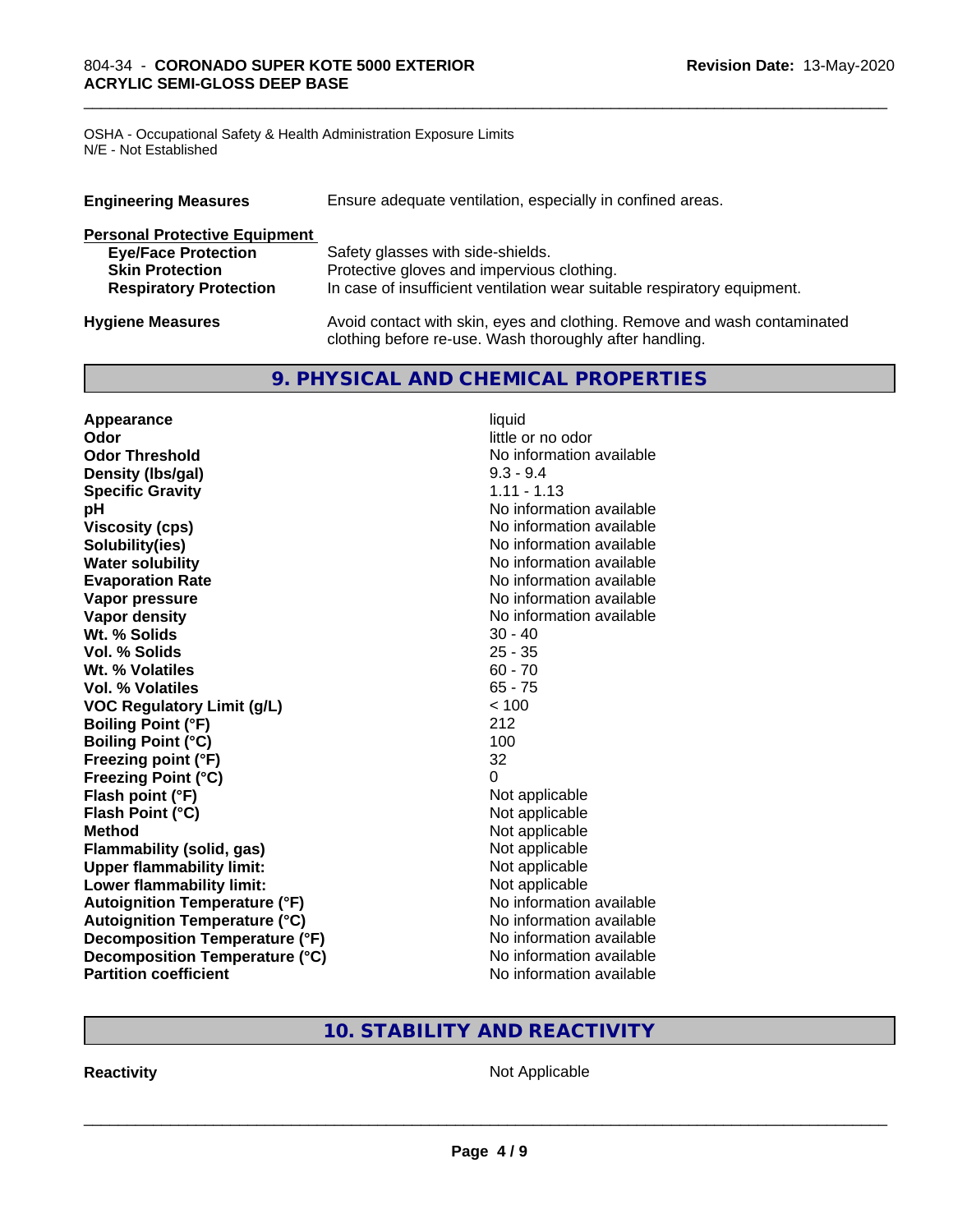| <b>Chemical Stability</b>               | Stable under normal conditions.          |
|-----------------------------------------|------------------------------------------|
| <b>Conditions to avoid</b>              | Prevent from freezing.                   |
| <b>Incompatible Materials</b>           | No materials to be especially mentioned. |
| <b>Hazardous Decomposition Products</b> | None under normal use.                   |
| Possibility of hazardous reactions      | None under normal conditions of use.     |

## **11. TOXICOLOGICAL INFORMATION**

\_\_\_\_\_\_\_\_\_\_\_\_\_\_\_\_\_\_\_\_\_\_\_\_\_\_\_\_\_\_\_\_\_\_\_\_\_\_\_\_\_\_\_\_\_\_\_\_\_\_\_\_\_\_\_\_\_\_\_\_\_\_\_\_\_\_\_\_\_\_\_\_\_\_\_\_\_\_\_\_\_\_\_\_\_\_\_\_\_\_\_\_\_

| <b>Product Information</b>                                                                                                                                                                                                                                                                                                                                                        |                                                                                                                                                                                                                                                                                                                                                                                                                               |
|-----------------------------------------------------------------------------------------------------------------------------------------------------------------------------------------------------------------------------------------------------------------------------------------------------------------------------------------------------------------------------------|-------------------------------------------------------------------------------------------------------------------------------------------------------------------------------------------------------------------------------------------------------------------------------------------------------------------------------------------------------------------------------------------------------------------------------|
| Information on likely routes of exposure                                                                                                                                                                                                                                                                                                                                          |                                                                                                                                                                                                                                                                                                                                                                                                                               |
| <b>Principal Routes of Exposure</b>                                                                                                                                                                                                                                                                                                                                               | Eye contact, skin contact and inhalation.                                                                                                                                                                                                                                                                                                                                                                                     |
| <b>Acute Toxicity</b>                                                                                                                                                                                                                                                                                                                                                             |                                                                                                                                                                                                                                                                                                                                                                                                                               |
| <b>Product Information</b>                                                                                                                                                                                                                                                                                                                                                        | No information available                                                                                                                                                                                                                                                                                                                                                                                                      |
|                                                                                                                                                                                                                                                                                                                                                                                   | Symptoms related to the physical, chemical and toxicological characteristics                                                                                                                                                                                                                                                                                                                                                  |
| <b>Symptoms</b>                                                                                                                                                                                                                                                                                                                                                                   | No information available                                                                                                                                                                                                                                                                                                                                                                                                      |
|                                                                                                                                                                                                                                                                                                                                                                                   | Delayed and immediate effects as well as chronic effects from short and long-term exposure                                                                                                                                                                                                                                                                                                                                    |
| Eye contact<br><b>Skin contact</b>                                                                                                                                                                                                                                                                                                                                                | May cause slight irritation.<br>Substance may cause slight skin irritation. Prolonged or repeated contact may dry<br>skin and cause irritation.                                                                                                                                                                                                                                                                               |
| <b>Inhalation</b><br>Ingestion<br><b>Sensitization</b><br><b>Neurological Effects</b><br><b>Mutagenic Effects</b><br><b>Reproductive Effects</b><br><b>Developmental Effects</b><br><b>Target organ effects</b><br><b>STOT - single exposure</b><br><b>STOT - repeated exposure</b><br>Other adverse effects<br><b>Aspiration Hazard</b><br><b>Numerical measures of toxicity</b> | May cause irritation of respiratory tract.<br>Ingestion may cause gastrointestinal irritation, nausea, vomiting and diarrhea.<br>No information available<br>No information available.<br>No information available.<br>No information available.<br>No information available.<br>No information available.<br>No information available.<br>No information available.<br>No information available.<br>No information available |
|                                                                                                                                                                                                                                                                                                                                                                                   | The following values are calculated based on chapter 3.1 of the GHS document                                                                                                                                                                                                                                                                                                                                                  |
| <b>ATEmix (oral)</b><br><b>ATEmix (dermal)</b>                                                                                                                                                                                                                                                                                                                                    | 121268 mg/kg<br>859820 mg/kg                                                                                                                                                                                                                                                                                                                                                                                                  |
| <b>Component Information</b>                                                                                                                                                                                                                                                                                                                                                      |                                                                                                                                                                                                                                                                                                                                                                                                                               |

|  | <b>TOM BALL</b><br>ำ⁄mical nam⊾<br>"nem | D50.<br>,,, | $P^{\sim}$<br>De<br>.D50<br>чю. | $\mathsf{L}$ C50<br>$-$<br>malar<br>. |
|--|-----------------------------------------|-------------|---------------------------------|---------------------------------------|
|--|-----------------------------------------|-------------|---------------------------------|---------------------------------------|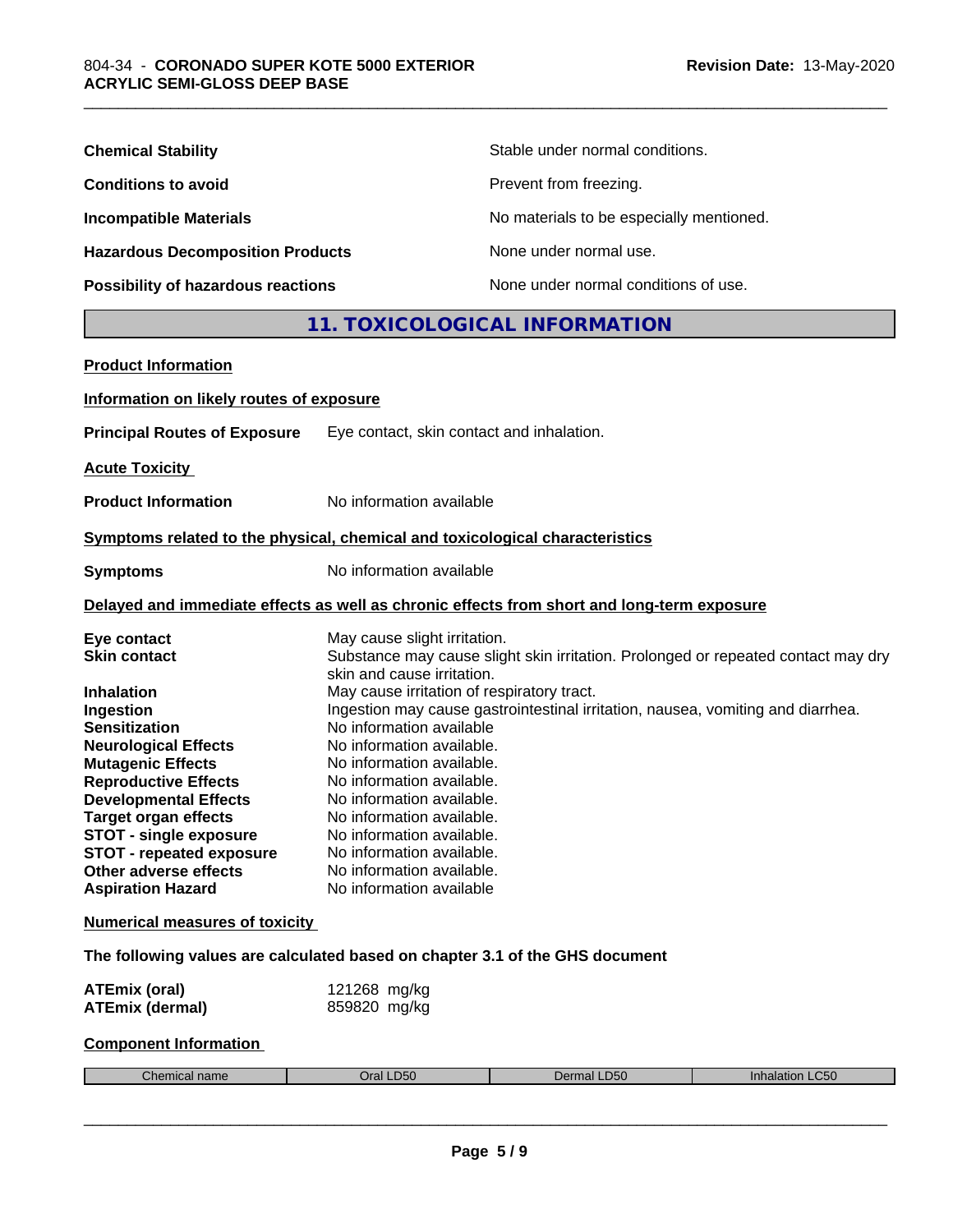#### 804-34 - **CORONADO SUPER KOTE 5000 EXTERIOR ACRYLIC SEMI-GLOSS DEEP BASE**

| Titanium dioxide<br>13463-67-7                | $> 10000$ mg/kg (Rat) |                          |  |
|-----------------------------------------------|-----------------------|--------------------------|--|
| Kaolin<br>1332-58-7                           | $>$ 5000 mg/kg (Rat)  | $>$ 5000 mg/kg (Rat)     |  |
| Propylene glycol<br>$57 - 55 - 6$             | $= 20$ g/kg (Rat)     | $= 20800$ mg/kg (Rabbit) |  |
| Sodium C14-C16 olefin sulfonate<br>68439-57-6 | $= 2220$ mg/kg (Rat)  | $> 740$ mg/kg (Rabbit)   |  |

\_\_\_\_\_\_\_\_\_\_\_\_\_\_\_\_\_\_\_\_\_\_\_\_\_\_\_\_\_\_\_\_\_\_\_\_\_\_\_\_\_\_\_\_\_\_\_\_\_\_\_\_\_\_\_\_\_\_\_\_\_\_\_\_\_\_\_\_\_\_\_\_\_\_\_\_\_\_\_\_\_\_\_\_\_\_\_\_\_\_\_\_\_

#### **Chronic Toxicity**

#### **Carcinogenicity**

*The information below indicateswhether each agency has listed any ingredient as a carcinogen:.*

| <b>Chemical name</b>               | <b>IARC</b>                    | <b>NTP</b> | <b>OSHA</b> |
|------------------------------------|--------------------------------|------------|-------------|
|                                    | .<br>2B<br>⊧ Human<br>Possible |            | Listed<br>. |
| <b>TELL</b><br>dioxide<br>Titanium | Carcinogen                     |            |             |

• Although IARC has classified titanium dioxide as possibly carcinogenic to humans (2B), their summary concludes: "No significant exposure to titanium dioxide is thought to occur during the use of products in which titanium dioxide is bound to other materials, such as paint."

#### **Legend**

IARC - International Agency for Research on Cancer NTP - National Toxicity Program OSHA - Occupational Safety & Health Administration

**12. ECOLOGICAL INFORMATION**

#### **Ecotoxicity Effects**

The environmental impact of this product has not been fully investigated.

#### **Product Information**

#### **Acute Toxicity to Fish**

No information available

#### **Acute Toxicity to Aquatic Invertebrates**

No information available

#### **Acute Toxicity to Aquatic Plants**

No information available

#### **Persistence / Degradability**

No information available.

#### **Bioaccumulation**

No information available.

#### **Mobility in Environmental Media**

No information available.

#### **Ozone**

No information available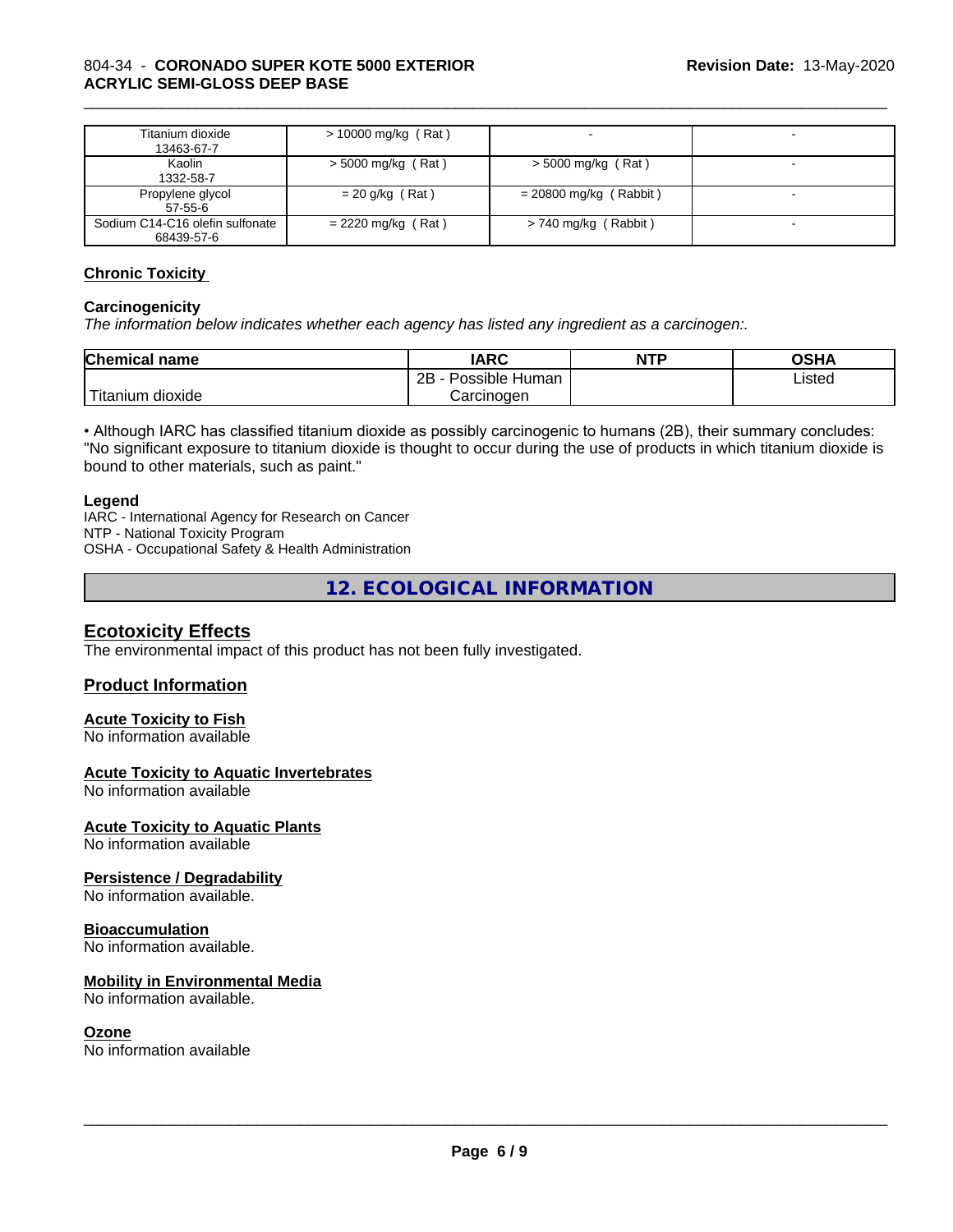#### **Component Information**

#### **Acute Toxicity to Fish**

Titanium dioxide  $LC50: > 1000$  mg/L (Fathead Minnow - 96 hr.) Propylene glycol LC50: 710 mg/L (Fathead Minnow - 96 hr.)

#### **Acute Toxicity to Aquatic Invertebrates**

Propylene glycol EC50: > 10000 mg/L (Daphnia magna - 24 hr.)

#### **Acute Toxicity to Aquatic Plants**

| <b>13. DISPOSAL CONSIDERATIONS</b><br>Dispose of in accordance with federal, state, and local regulations. Local<br>requirements may vary, consult your sanitation department or state-designated<br>environmental protection agency for more disposal options.<br>14. TRANSPORT INFORMATION<br>Not regulated<br>Not regulated<br>Not regulated<br><b>15. REGULATORY INFORMATION</b><br>Yes - All components are listed or exempt.<br>Yes - All components are listed or exempt.<br>SARA 311/312 hazardous categorization<br>Acute health hazard<br>No<br><b>Chronic Health Hazard</b><br>No<br>Fire hazard<br>No<br>Sudden release of pressure hazard<br>No<br><b>Reactive Hazard</b><br>No |                                                  |  |
|----------------------------------------------------------------------------------------------------------------------------------------------------------------------------------------------------------------------------------------------------------------------------------------------------------------------------------------------------------------------------------------------------------------------------------------------------------------------------------------------------------------------------------------------------------------------------------------------------------------------------------------------------------------------------------------------|--------------------------------------------------|--|
|                                                                                                                                                                                                                                                                                                                                                                                                                                                                                                                                                                                                                                                                                              |                                                  |  |
|                                                                                                                                                                                                                                                                                                                                                                                                                                                                                                                                                                                                                                                                                              | <b>Waste Disposal Method</b>                     |  |
|                                                                                                                                                                                                                                                                                                                                                                                                                                                                                                                                                                                                                                                                                              |                                                  |  |
|                                                                                                                                                                                                                                                                                                                                                                                                                                                                                                                                                                                                                                                                                              | <b>DOT</b>                                       |  |
|                                                                                                                                                                                                                                                                                                                                                                                                                                                                                                                                                                                                                                                                                              | <b>ICAO / IATA</b>                               |  |
|                                                                                                                                                                                                                                                                                                                                                                                                                                                                                                                                                                                                                                                                                              | <b>IMDG / IMO</b>                                |  |
|                                                                                                                                                                                                                                                                                                                                                                                                                                                                                                                                                                                                                                                                                              |                                                  |  |
|                                                                                                                                                                                                                                                                                                                                                                                                                                                                                                                                                                                                                                                                                              | <b>International Inventories</b>                 |  |
|                                                                                                                                                                                                                                                                                                                                                                                                                                                                                                                                                                                                                                                                                              | <b>TSCA: United States</b><br><b>DSL: Canada</b> |  |
|                                                                                                                                                                                                                                                                                                                                                                                                                                                                                                                                                                                                                                                                                              | <b>Federal Regulations</b>                       |  |
|                                                                                                                                                                                                                                                                                                                                                                                                                                                                                                                                                                                                                                                                                              |                                                  |  |
|                                                                                                                                                                                                                                                                                                                                                                                                                                                                                                                                                                                                                                                                                              | <b>SARA 313</b>                                  |  |

\_\_\_\_\_\_\_\_\_\_\_\_\_\_\_\_\_\_\_\_\_\_\_\_\_\_\_\_\_\_\_\_\_\_\_\_\_\_\_\_\_\_\_\_\_\_\_\_\_\_\_\_\_\_\_\_\_\_\_\_\_\_\_\_\_\_\_\_\_\_\_\_\_\_\_\_\_\_\_\_\_\_\_\_\_\_\_\_\_\_\_\_\_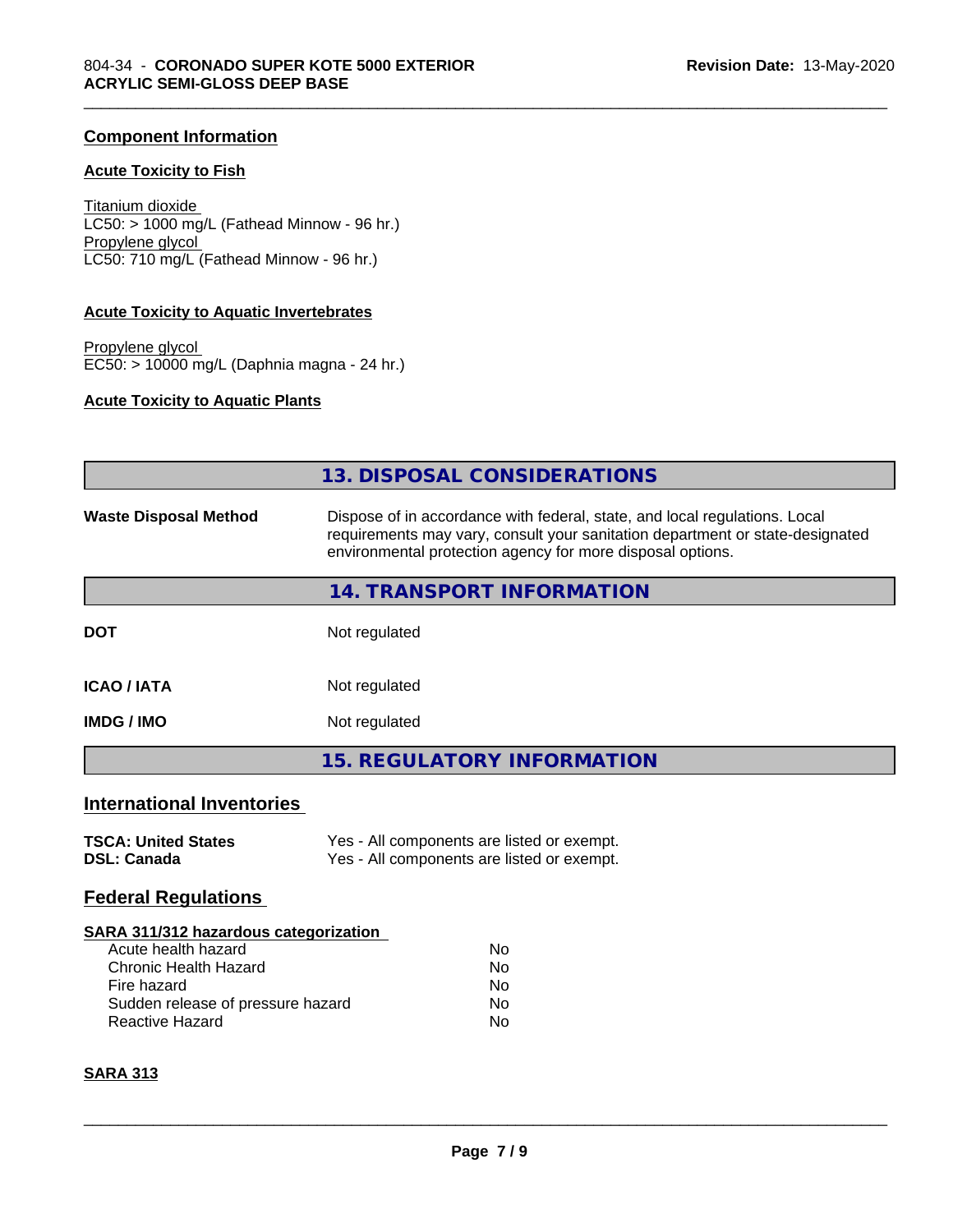Section 313 of Title III of the Superfund Amendments and Reauthorization Act of 1986 (SARA). This product contains a chemical or chemicals which are subject to the reporting requirements of the Act and Title 40 of the Code of Federal Regulations, Part 372:

\_\_\_\_\_\_\_\_\_\_\_\_\_\_\_\_\_\_\_\_\_\_\_\_\_\_\_\_\_\_\_\_\_\_\_\_\_\_\_\_\_\_\_\_\_\_\_\_\_\_\_\_\_\_\_\_\_\_\_\_\_\_\_\_\_\_\_\_\_\_\_\_\_\_\_\_\_\_\_\_\_\_\_\_\_\_\_\_\_\_\_\_\_

*None*

#### **Clean Air Act,Section 112 Hazardous Air Pollutants (HAPs) (see 40 CFR 61)**

This product contains the following HAPs:

*None*

#### **US State Regulations**

#### **California Proposition 65**

**AVIMARNING:** Cancer and Reproductive Harm– www.P65warnings.ca.gov

#### **State Right-to-Know**

| Chemical<br>name    | . .<br>ההמ<br>aunuscus | Jersev<br><b>Nev</b> | าnsvlvania |
|---------------------|------------------------|----------------------|------------|
| dioxide<br>⊺ıtanıum |                        |                      |            |
| Kaolin              |                        |                      |            |

**Legend**

X - Listed

| <b>16. OTHER INFORMATION</b> |                                                    |                                                                            |                      |                                                                                                                                                 |
|------------------------------|----------------------------------------------------|----------------------------------------------------------------------------|----------------------|-------------------------------------------------------------------------------------------------------------------------------------------------|
| HMIS -                       | Health: 1                                          | Flammability: 0                                                            | <b>Reactivity: 0</b> | $PPE: -$                                                                                                                                        |
| <b>HMIS Legend</b>           |                                                    |                                                                            |                      |                                                                                                                                                 |
| 0 - Minimal Hazard           |                                                    |                                                                            |                      |                                                                                                                                                 |
| 1 - Slight Hazard            |                                                    |                                                                            |                      |                                                                                                                                                 |
| 2 - Moderate Hazard          |                                                    |                                                                            |                      |                                                                                                                                                 |
| 3 - Serious Hazard           |                                                    |                                                                            |                      |                                                                                                                                                 |
| 4 - Severe Hazard            |                                                    |                                                                            |                      |                                                                                                                                                 |
| * - Chronic Hazard           |                                                    |                                                                            |                      |                                                                                                                                                 |
|                              |                                                    | X - Consult your supervisor or S.O.P. for "Special" handling instructions. |                      |                                                                                                                                                 |
|                              | present under the actual normal conditions of use. |                                                                            |                      | Note: The PPE rating has intentionally been left blank. Choose appropriate PPE that will protect employees from the hazards the material will   |
|                              |                                                    |                                                                            |                      | Caution: HMIS® ratings are based on a 0-4 rating scale, with 0 representing minimal hazards or risks, and 4 representing significant hazards or |

*risks. Although HMISÒ ratings are not required on MSDSs under 29 CFR 1910.1200, the preparer, has chosen to provide them. HMISÒ ratings are to be used only in conjunction with a fully implemented HMISÒ program by workers who have received appropriate HMISÒ training. HMISÒ is a registered trade and service mark of the NPCA. HMISÒ materials may be purchased exclusively from J. J. Keller (800) 327-6868.*

 **WARNING!** If you scrape, sand, or remove old paint, you may release lead dust. LEAD IS TOXIC. EXPOSURE TO LEAD DUST CAN CAUSE SERIOUS ILLNESS, SUCH AS BRAIN DAMAGE, ESPECIALLY IN CHILDREN. PREGNANT WOMEN SHOULD ALSO AVOID EXPOSURE.Wear a NIOSH approved respirator to control lead exposure. Clean up carefully with a HEPA vacuum and a wet mop. Before you start, find out how to protect yourself